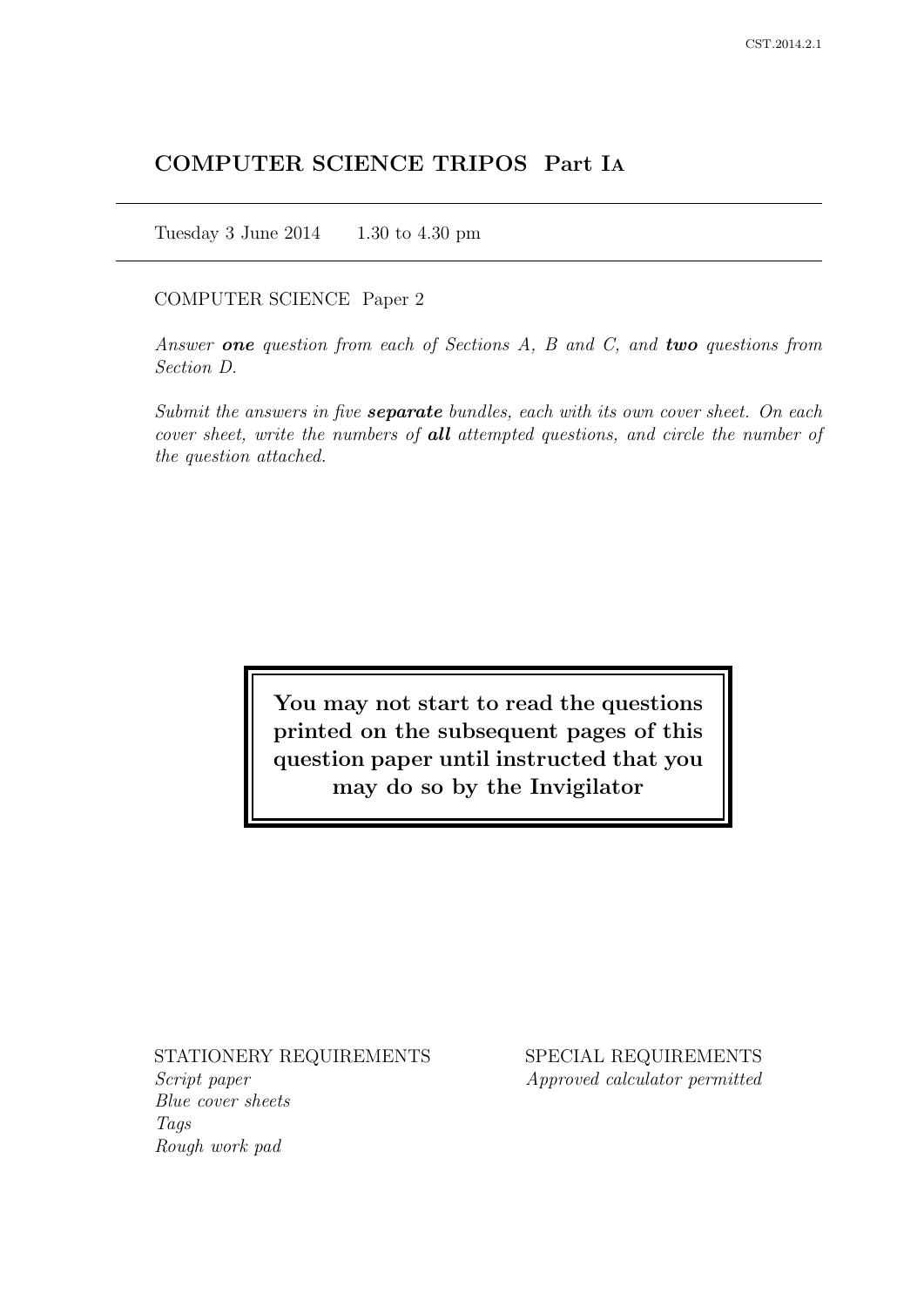## SECTION A

#### 1 Digital Electronics

- (a) A combinational logic circuit takes a 4-bit unsigned binary integer number at its inputs labelled  $D_3$ ,  $D_2$ ,  $D_1$  and  $D_0$ , where  $D_3$  is the most significant bit. For decimal input 1, 2, 3, 5, 7, 11 and 13, the output  $S$  is to be at logic 1, and it is to be at logic 0 otherwise.
	- (i) Write down the truth table for the required combinational logic function.
	- (ii) Using a Karnaugh map, determine the simplified Boolean expression for the output S in terms of the inputs  $D_3$  to  $D_0$  in a minimum sum-of-products form.
	- $(iii)$  Describe what is meant by an essential term in a Karnaugh map. Write down the essential terms for the Karnaugh map in  $(ii)$ .
	- $(iv)$  Using a Karnaugh map, this time determine the required simplified Boolean expression for the output  $S$  in a minimum product-of-sums form.

[10 marks]

(b) Provide a circuit diagram which implements the following Boolean function using only NAND gates

$$
F = (A + \overline{D}).(B + C + \overline{D}).(A + \overline{B} + \overline{C})
$$

that has the don't care states:  $A.B.\overline{C}.\overline{D}$ ,  $A.B.\overline{C}.\overline{D}$ ,  $A.B.C.D$  and  $A.B.C.\overline{D}$ [4 marks]

 $(c)$  Show that

$$
(X + Y) \cdot (X + Z) = X + Y \cdot Z
$$
  

$$
(X + Y) \cdot (\overline{X} + Z) = X \cdot Z + \overline{X} \cdot Y
$$

Using these results or otherwise, simplify the following expression

$$
P = (A + B + \overline{C}).(A + B + D).(A + B + E).(A + \overline{D} + E).(\overline{A} + C)
$$

[6 marks]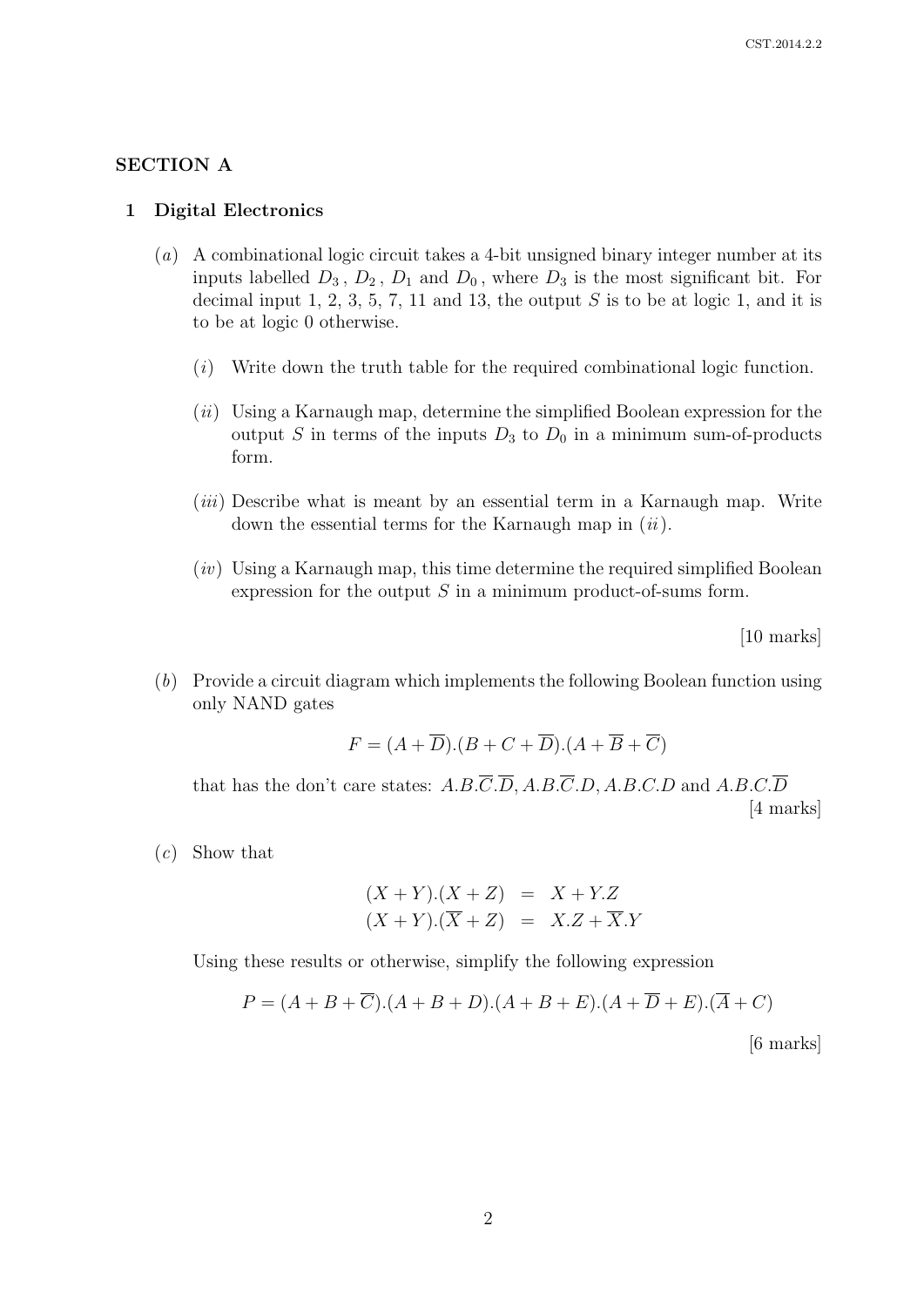# 2 Digital Electronics

- (a) Show how two NOR gates may be connected to form an RS latch. Describe its operation and give a table relating its inputs to its outputs. How could you use this circuit to eliminate the effect of contact bounce in a single pole double throw switch supplying an input to a digital logic circuit? [6 marks]
- (b) The state sequence for a particular 4-bit binary up-counter is as follows:

| $Q_A$          | $Q_B$          | $Q_C$          | $Q_D$          |
|----------------|----------------|----------------|----------------|
| $\overline{0}$ | $\overline{0}$ | $\overline{0}$ | 0              |
| $\overline{0}$ | 0              | 0              | 1              |
| $\overline{0}$ | 0              | 1              | 0              |
| 0              | 0              | 1              | 1              |
| $\vdots$       |                |                |                |
| $\mathbf 1$    | 0              | 1              | 1              |
| $\overline{0}$ | $\overline{0}$ | $\overline{0}$ | $\overline{0}$ |
| 0              | 0              | 0              | 1              |
|                |                |                |                |
|                |                |                |                |

Show how four negative edge triggered T-type flip-flops (FFs) with outputs labelled  $Q_A$ ,  $Q_B$ ,  $Q_C$  and  $Q_D$  can be used to implement a ripple counter having the specified state sequence. Show any combinational logic necessary assuming that the FFs have asynchronous reset inputs available. [4 marks]

- (c) Using the principles of synchronous design, determine the next state combinational logic expressions required to implement a counter having the state sequence specified in part  $(b)$ . Assume that D-type FFs are to be used and that unused states do not occur. [4 marks]
- (d) Explain carefully what happens if the counter in  $(c)$  starts in state 1110. In general, how can start-up problems be overcome in the design of synchronous state machines? [4 marks]
- (e) What are the advantages and disadvantages of the synchronous design in part  $(c)$  compared with the alternative design in part  $(b)$ ? [2 marks]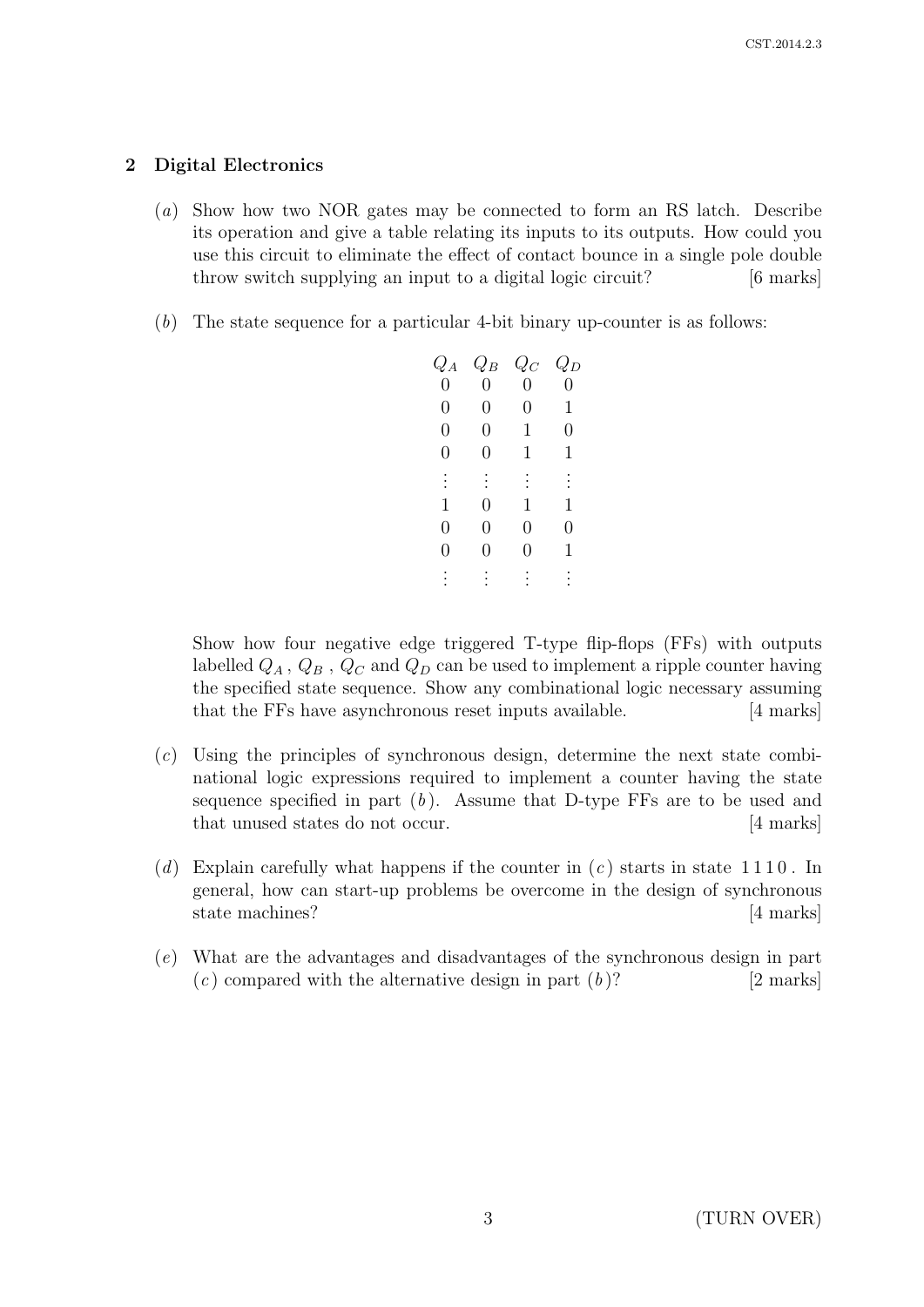# SECTION B

### 3 Operating Systems

One goal of a multiuser operating system is to protect each user's information and activity from damage caused by accidental or deliberate actions of other users of the system.

(a) Describe a mechanism that operating systems use to reduce the opportunity for a user process to prevent another user's process from making progress. In your description include any particular hardware features that are relied upon.

[3 marks]

- (b) Describe two alternative mechanisms that operating systems could use to reduce the opportunity for a user process to access or corrupt the information being used by another user's process. In your descriptions include any particular hardware features that are relied upon. [6 marks]
- (c) Describe how an operating system might attempt to ensure that long-term user information (that is, information which exists beyond process execution) is not interfered with or misused by other users. Your description should be clear about when actions are performed and the resources they consume. [5 marks]
- (d) To what extent are the mechanisms described above useful in single user systems? [3 marks]
- (e) How do operating systems ensure that they are not themselves overly-restricted by these mechanisms? [3 marks]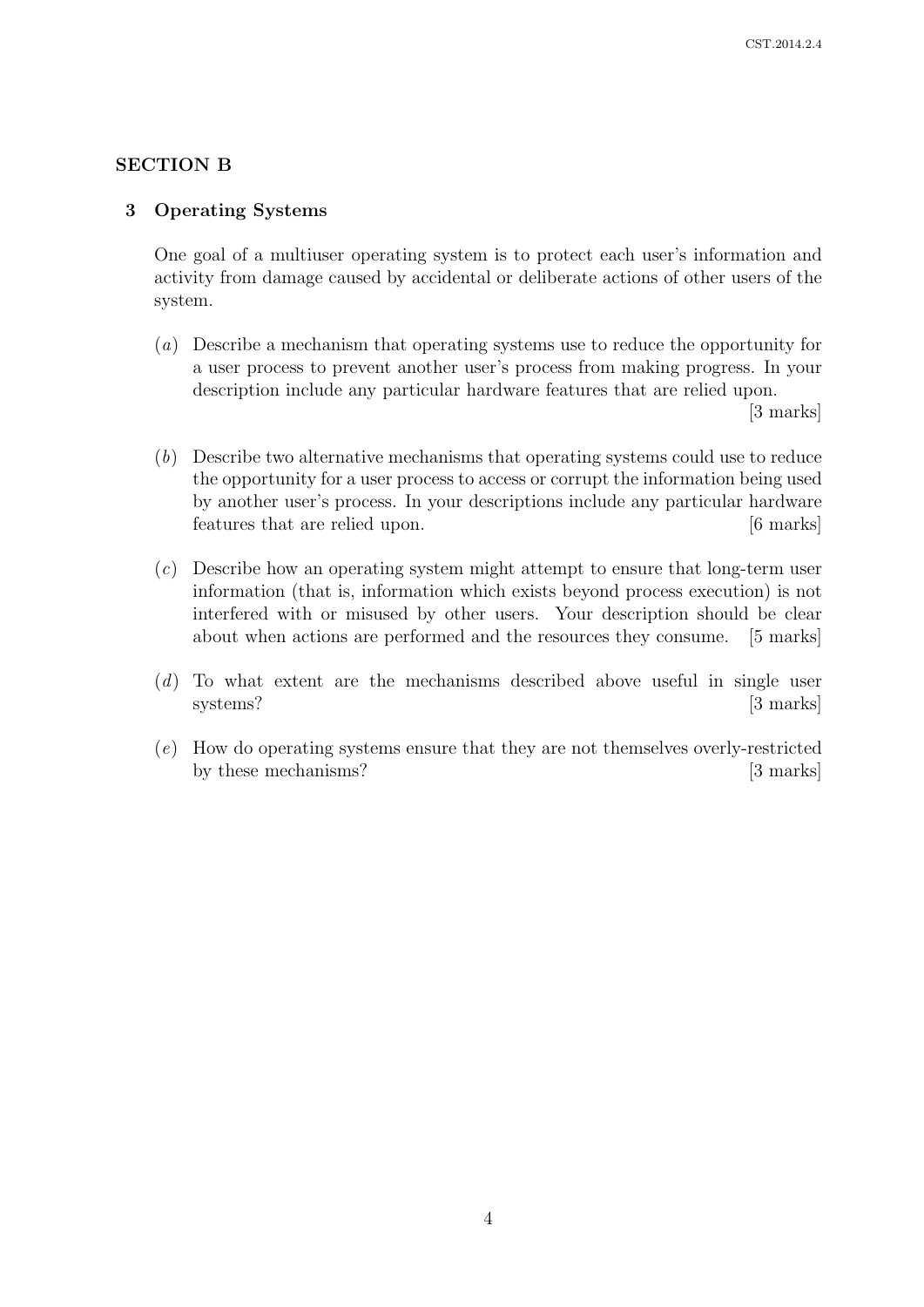# 4 Operating Systems

- (a) Describe the difference between blocking and nonblocking input/output operations. How can an operating system improve the performance (as seen by a process) of blocking operations? [4 marks]
- (b) A privileged process is given raw access to a slow disk device. It reads a page from the disk (using a blocking operation), processes the information and repeats. Suppose a read takes 3 units of time and the processing 2 units of time, so that reading a block and processing takes 5 units of elapsed time. Assuming the machine is otherwise idle, how can this elasped time be reduced? State any assumptions about hardware features you are making. [5 marks]
- (c) Describe how polled I/O works and state its disadvantages. Under what conditions is polling a sensible approach? Describe an alternative approach. (You may find it helpful to provide a few lines of psuedo code.) [4 marks]
- (d) What advantages does direct memory access (DMA) provide? Describe its operation as seen by a device driver in the operating system. (You may find it helpful to write a few lines of psuedo code.) [5 marks]
- (e) To what extent does heterogeneity in I/O systems add complexity to an operating system? [2 marks]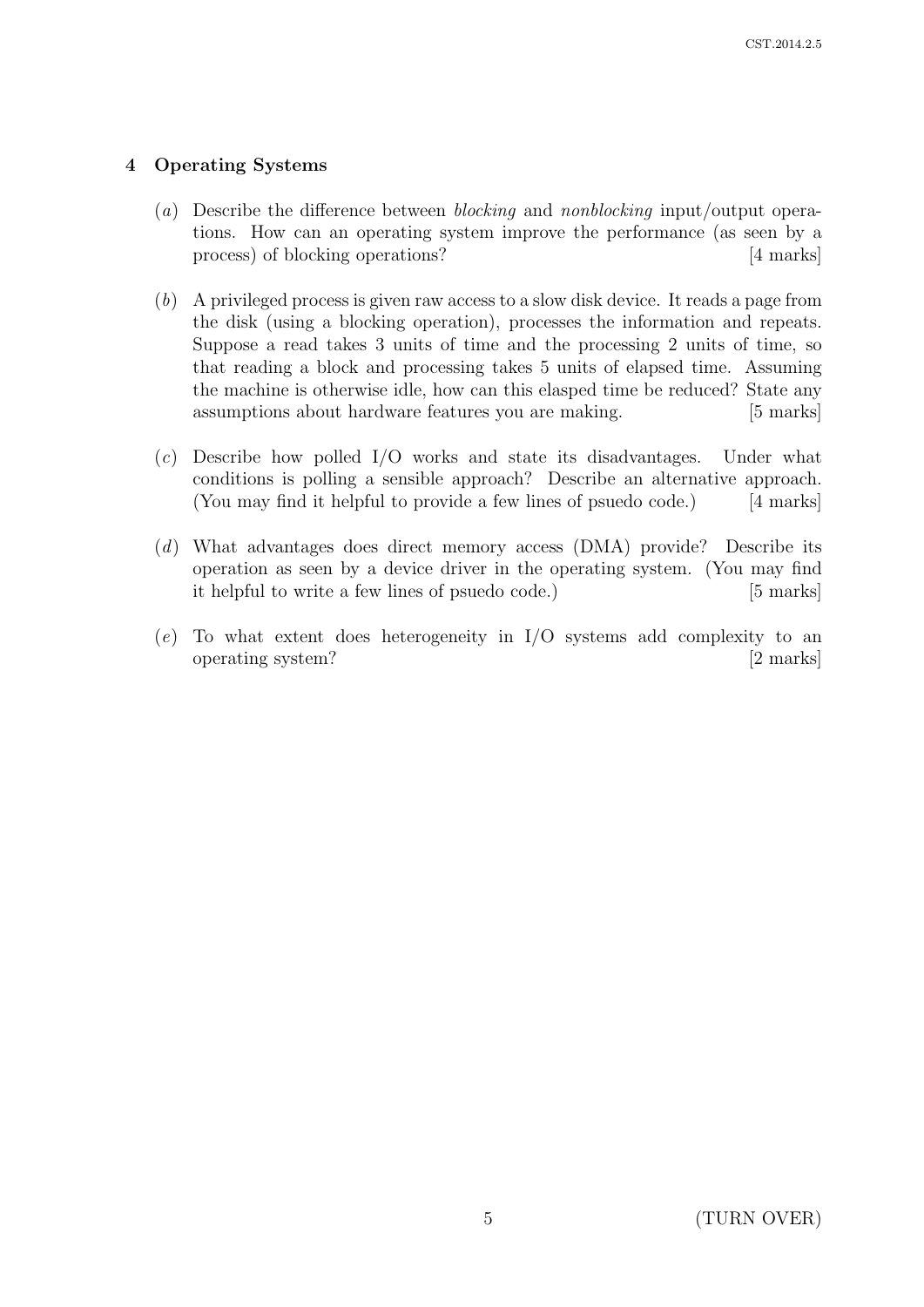# SECTION C

### 5 Software and Interface Design

- (a) Define briefly, for each of the following techniques, what its purpose is and how it is conducted.
	- (i) Regression testing
	- $(ii)$  A/B testing
	- (iii) Unit testing
	- (iv) Load testing

[12 marks]

(b) Although each of these techniques can provide new information of value to a software project, costs can be reduced if information is available earlier in the design cycle. For each of the four techniques in part  $(a)$ , suggest a method by which some of the resulting information could be obtained earlier in the project.

[8 marks]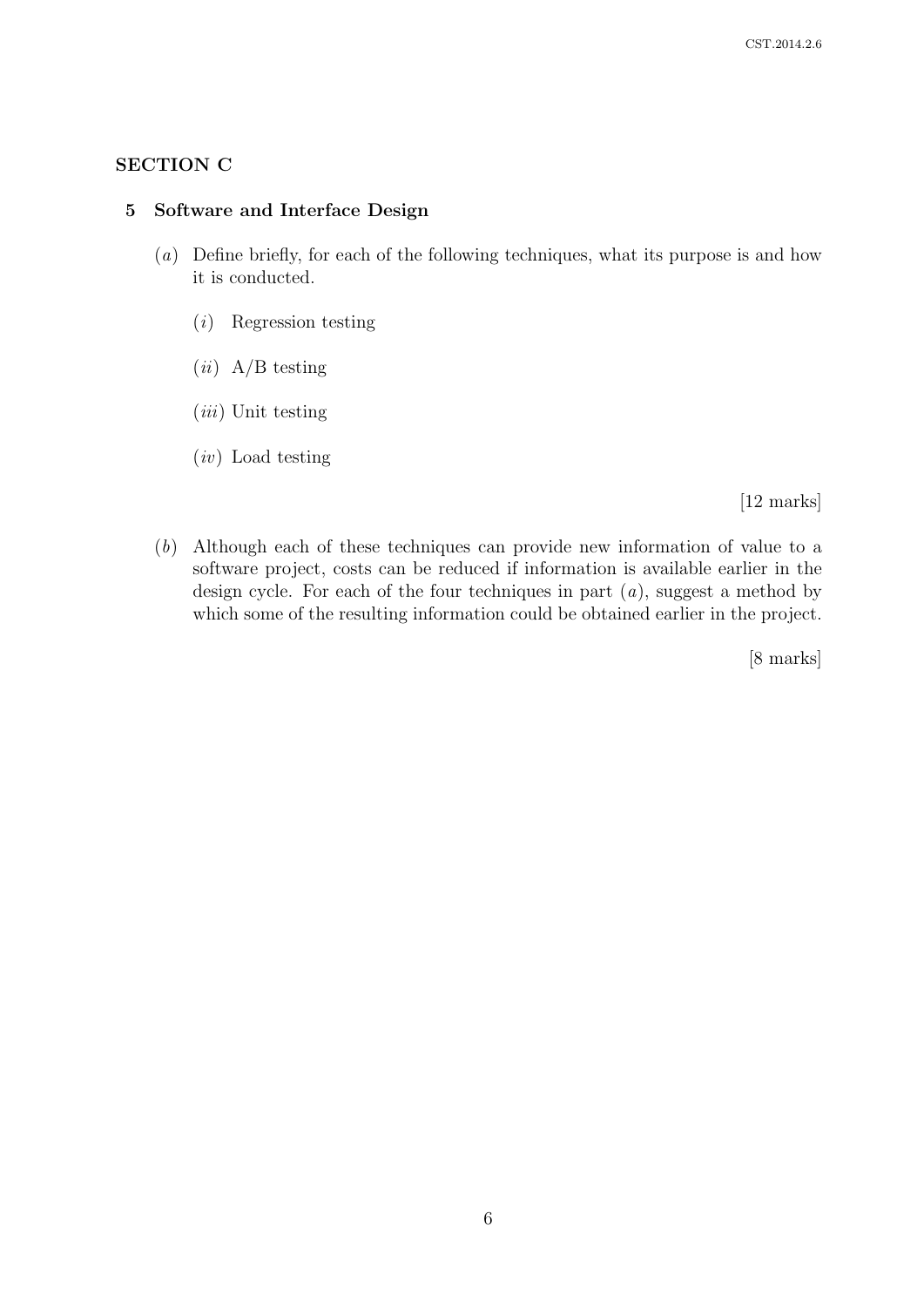# 6 Software and Interface Design

The following is an extract from a design brief written by the client for one of the 2014 Cambridge group design projects.

What I'd like is some sort of database of recipes to which I can send queries such as "Find me something that doesn't contain cabbage or tomatoes that takes less than 30 minutes to prepare", or "I've got kohlrabi in the veg box AGAIN, are there any recipes I haven't tried that might make something edible out of it?", or "I've actually got a couple of hours free to cook this weekend, what was that complicated Ottolenghi recipe I flagged two weeks ago to try later?". The database needs to cope with the fact that ingredients can have different names but mean the same thing: e.g. "flour" and "plain flour", and that " $1/4$  lb" and " $4oz$ " are the same thing and equal to "100g" (and not 113g). It would be great if once I've chosen this week's menu, it could produce a shopping list I can plug into www.myfavouritesupermarket.com, and it needs to be usable by non-engineers.

- (a) For each of the following software project phases, suggest a design model or representation that would be a helpful aid in the design process. For each of these, sketch an example to show what this model looks like, based on some part of the above design brief.
	- (i) Inception phase
	- (ii) Elaboration phase
	- (iii) Construction phase
	- (iv) Transition phase

[12 marks]

- (b) For each of the sketched examples in part  $(a)$ , describe how the design work so far could be evaluated before proceeding to the next phase. [4 marks]
- (c) Choose two of the above design models, representations or evaluation methods, and explain how they would be done differently if the design project was following an agile rather than spiral project management approach. [4 marks]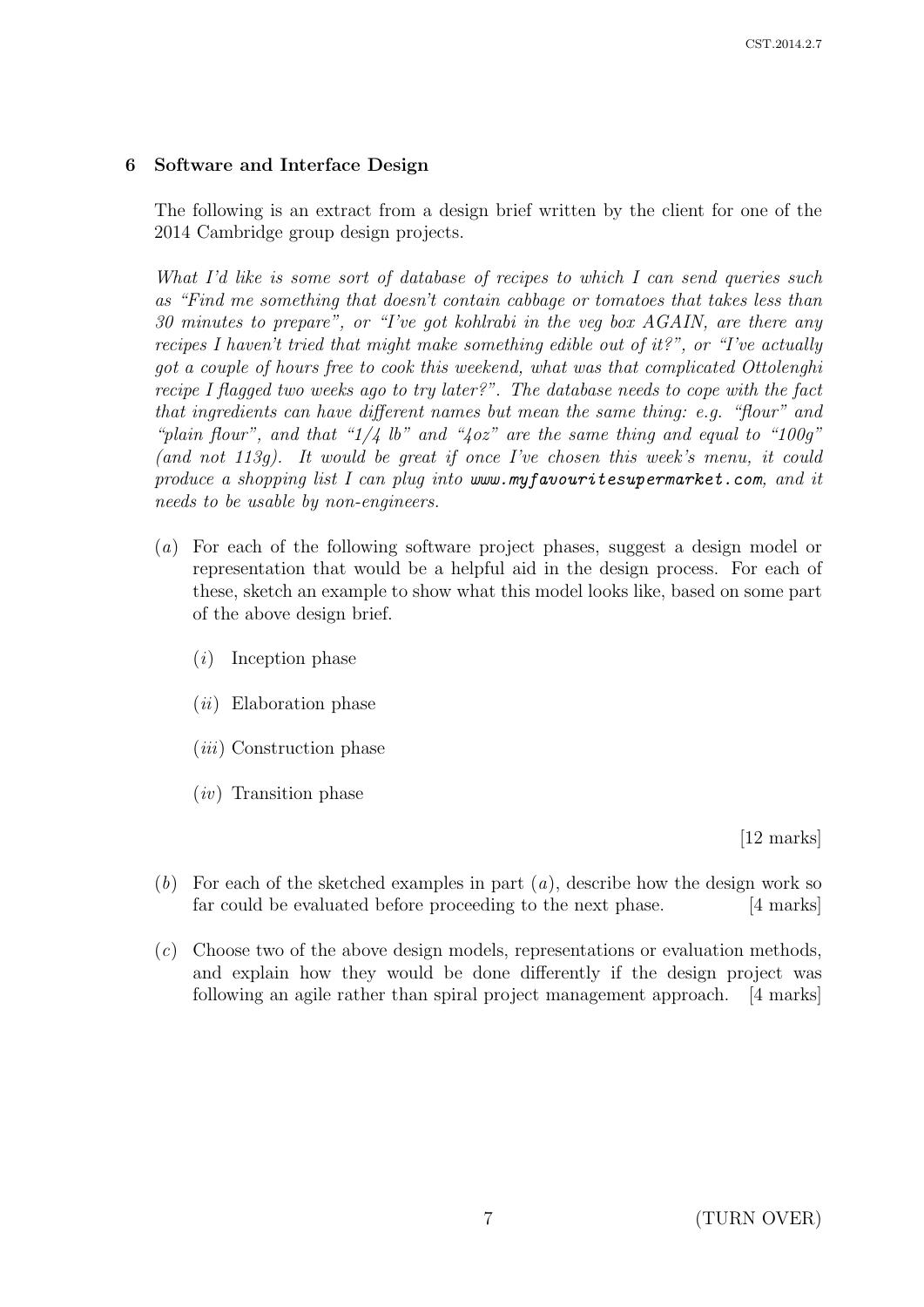# SECTION D

### 7 Discrete Mathematics

- (a) Let m be a fixed positive integer.
	- (i) For an integer c, let  $K_c = \{ k \in \mathbb{N} \mid k \equiv c \pmod{m} \}.$ Show that, for all  $c \in \mathbb{Z}$ , the set  $K_c$  is non-empty. [2 marks] (*ii*) For an integer c, let  $\kappa_c$  be the least element of  $K_c$ .

Prove that for all  $a, b \in \mathbb{Z}$ ,  $a \equiv b \pmod{m}$  iff  $\kappa_a = \kappa_b$ . [4 marks]

- (b) (i) State Fermat's Little Theorem. [2 marks]
	- (ii) Prove that for all natural numbers  $m$  and  $n$ , and for all prime numbers  $p$ , if  $m \equiv n \pmod{(p-1)}$  then  $\forall k \in \mathbb{N}$ .  $k^m \equiv k^n \pmod{p}$ . [6 marks]
- $(c)$  (i) Use Euclid's Algorithm to express the number 1 as an integer linear combination of the numbers 34 and 21. [3 marks]
	- (*ii*) Find a solution  $x \in \mathbb{N}$  to  $34 \cdot x \equiv 3 \pmod{21}$ . [3 marks]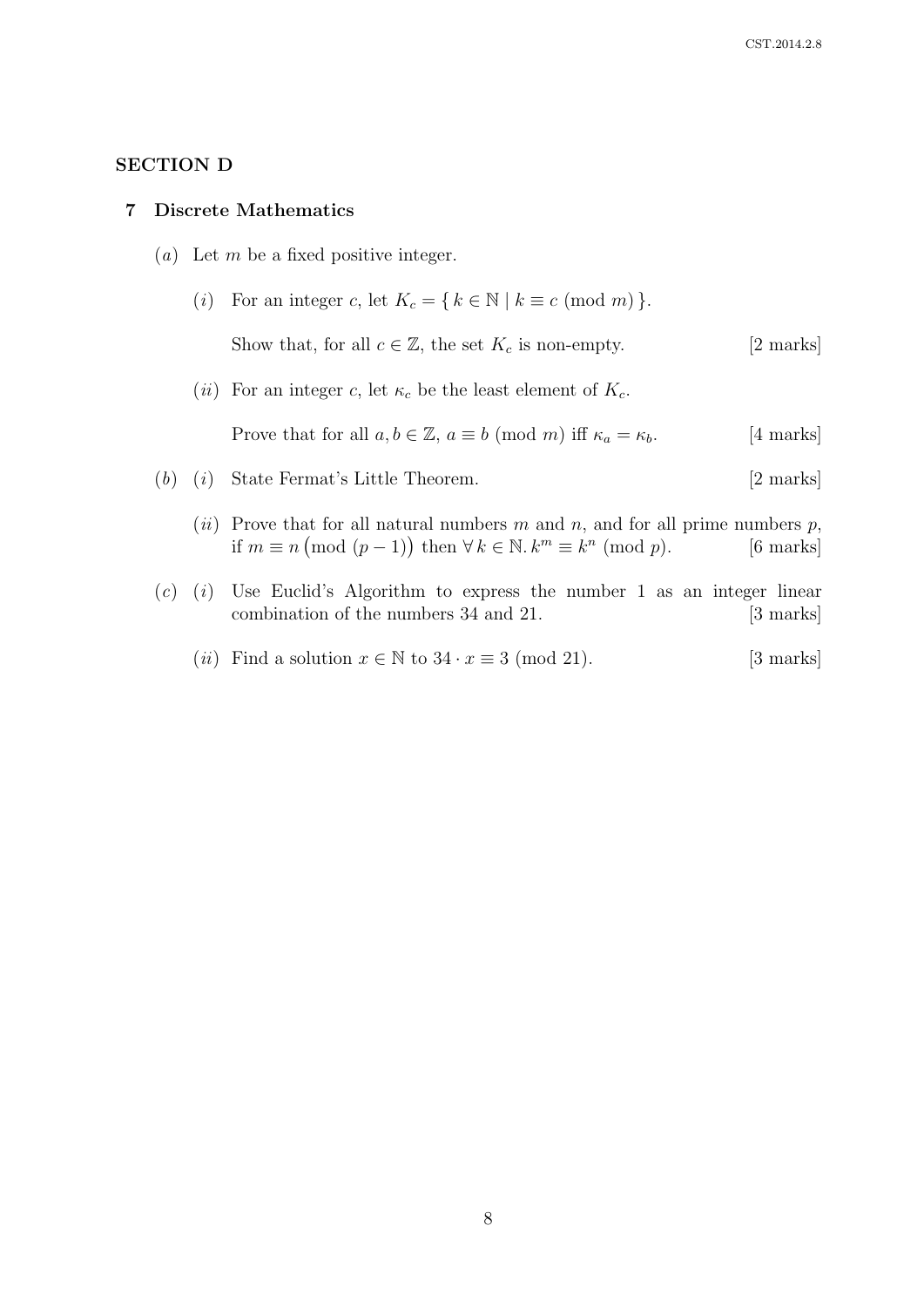### 8 Discrete Mathematics

(a) Let  $\#X$  denote the cardinality of a set X.

Define a unary predicate  $P$  for which the statement

$$
\forall \text{ sets } X. \ [P(\#X) \iff (\forall \text{ sets } A, B. A \times X = B \times X \implies A = B)]
$$

Prove the statement for your given predicate  $P$ . [4 marks]

(b) For sets X, Y, Z, let  $(X \Rightarrow Y)$  denote the set of functions from X to Y and let  $\mathcal{P}(Z)$  be the powerset of Z.

For sets  $A$  and  $B$ , consider the function

$$
(\cdot)^{\sharp} : (A \Rightarrow \mathcal{P}(B)) \longrightarrow (\mathcal{P}(A) \Rightarrow \mathcal{P}(B))
$$

given, for all  $f \in (A \Rightarrow \mathcal{P}(B))$  and  $X \in \mathcal{P}(A)$ , by

$$
f^{\sharp}(X) = \bigcup_{a \in X} f(a)
$$

Show that for all  $g \in (\mathcal{P}(A) \Rightarrow \mathcal{P}(B))$  there exists  $f \in (A \Rightarrow \mathcal{P}(B))$  such that  $f^{\sharp} = g$  iff, for all  $\mathcal{F} \subseteq \mathcal{P}(A), g(\bigcup_{X \in \mathcal{F}} X) = \bigcup_{X \in \mathcal{F}} g(X).$  [6 marks]

- (c) For sets S and A, let  $\text{Bij}(S, S)$  be the set of bijections from S to S, let  $\text{Inj}(S, A)$ be the set of injections from S to A, and let  $\mathcal{P}_S(A) = \{ X \subseteq A \mid X \cong S \}$  be the set of subsets of A that are in bijection with S.
	- (i) Prove that the relation  $\approx \subseteq \text{Inj}(S, A) \times \text{Inj}(S, A)$  defined, for all  $f, g \in Inj(S, A),$  by

$$
f \approx g \iff \exists h \in \text{Bij}(S, S) \cdot f = g \circ h
$$

is an equivalence relation. [3 marks]

 $(ii)$  Define a bijection

$$
\mathrm{Inj}(S,A)_{\big/\approx} \longrightarrow \mathcal{P}_S(A)
$$

You need not prove your function is bijective, but you should explain why your mapping is well defined. [6 marks]

9 (TURN OVER)

holds. [1 mark]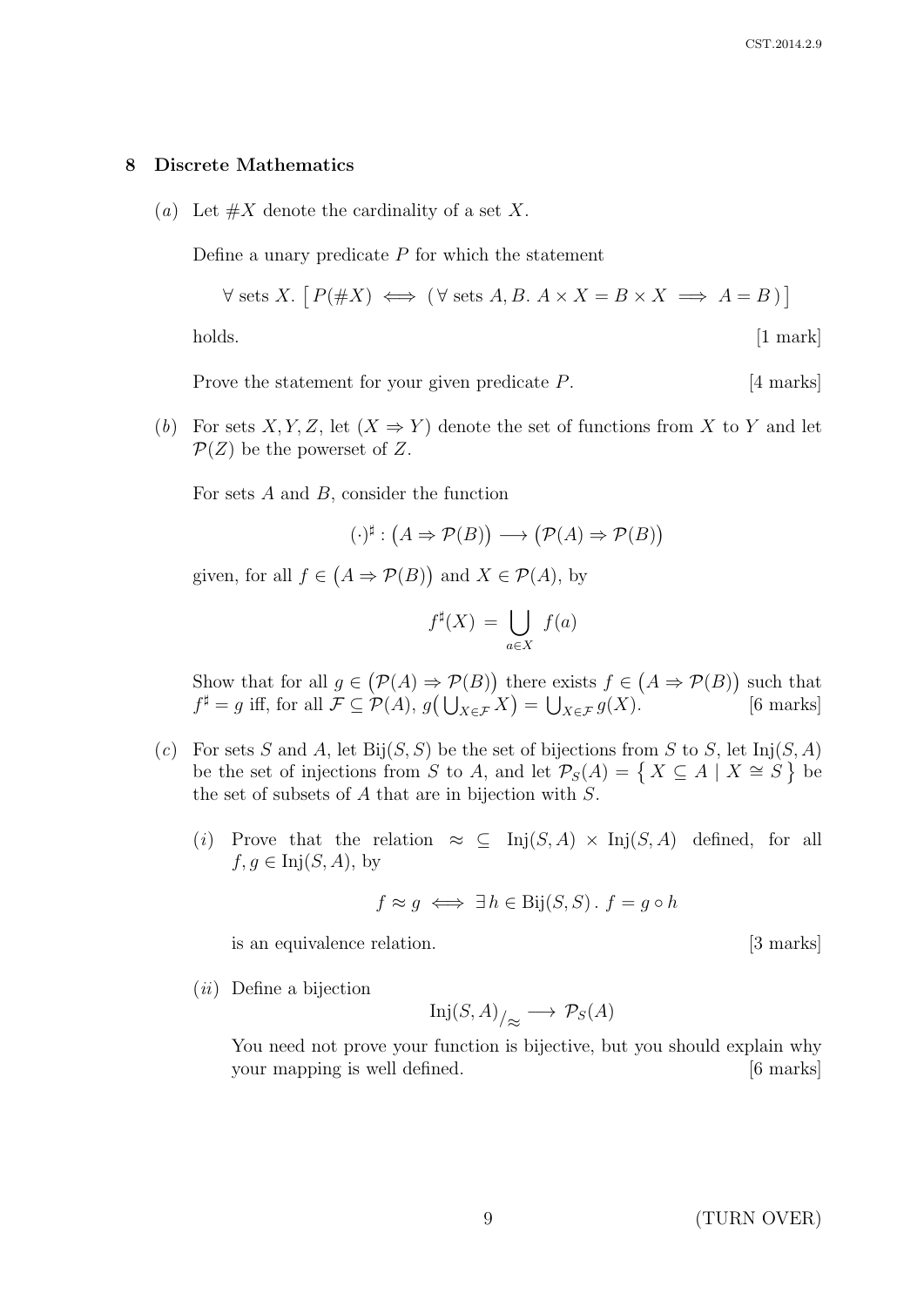### 9 Discrete Mathematics

(a) The subset S of  $\mathbb{N} = \{0, 1, 2, \ldots\}$  is inductively defined by the following axiom and rules, where  $n$  ranges over  $\mathbb{N}$ :

> 1 n  $2n$ n  $3n$  $n+5$ n

- (i) State the principle of Rule Induction associated with this set of axioms and rules. [4 marks]
- (*ii*) Use Rule Induction to prove that no element of S is divisible by 5. [4 marks]
- $(iii)$  Is 0 an element of S? Justify your answer. [1 mark]
- (b) State the principle of Mathematical Induction. [2 marks]
- (c) For sets X and Y of strings over an alphabet  $\Sigma$ , let XY denote the set  $\{uv \mid u \in X \text{ and } v \in Y\}$  of all concatenations of a string in X followed by a string in Y. For  $n \in \mathbb{N}$ , let  $X^n$  be given by:  $X^0 = \{\varepsilon\}$  (where  $\varepsilon$  denotes the null string) and  $X^{n+1} = XX^n$ . Let  $X^* = \bigcup_{n\geq 0} X^n$ .

Suppose  $X, Y, Z \subseteq \Sigma^*$  satisfy  $Z = XZ \cup Y$ .

- (i) Prove by Mathematical Induction that  $\forall n \in \mathbb{N}$ .  $X^n Y \subseteq Z$  and deduce that  $X^*Y \subseteq Z$ . [4 marks]
- (ii) Suppose further that  $\varepsilon \notin X$ . By considering the property of  $n \in \mathbb{N}$  given by  $\forall w \in Z$ .  $|w| \leq n \Rightarrow w \in X^*Y$ , or otherwise, use Mathematical Induction to prove that  $Z \subset X^*Y$ . [5 marks]